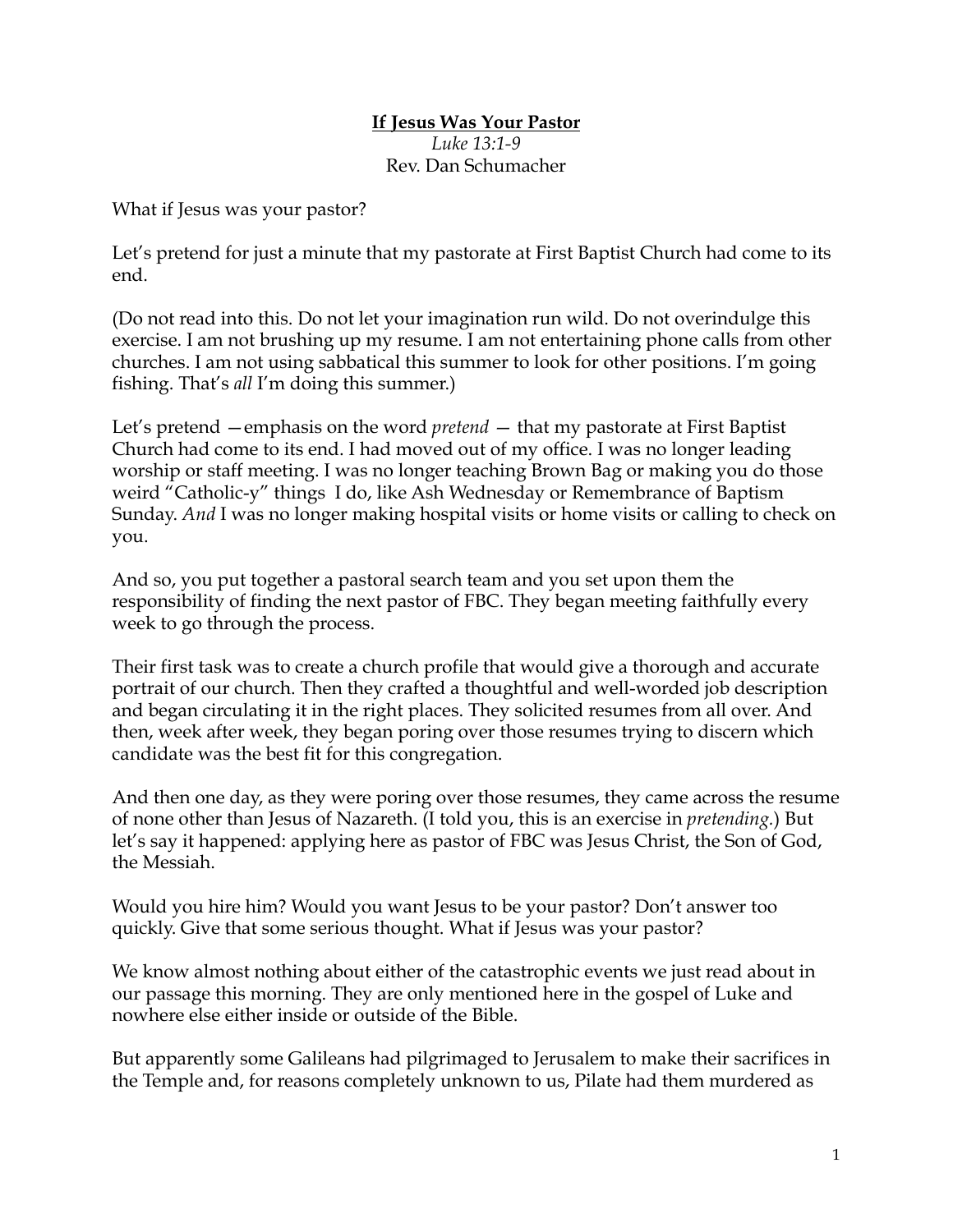they made their offerings, their own blood mingling with the blood of their sacrifices. It was the stuff of nightmares.

Some people brought that news to Jesus and asked for an interpretation: "What are we to make of this Jesus? Did those Galileans deserve it? Was Pilate the instrument of God's divine judgment?"

What they really wanted to know was "why?"  $-$  "Why, Jesus? Tell us why? If God is all powerful, why would God let this happen unless they deserved it?"

And what does Jesus say? He says, "[Let me ask you a hypothetical question:] Do you think that because these Galileans suffered in this way that they were worse sinners than all other Galileans? No, I tell you; *but unless you repent, you will all perish as they did*" (Luke 13:2-3).

What about that tower, Jesus? The one that fell and killed 18 people? Was it senseless or did they deserve it?

And what does Jesus say? The exact same thing. "Do you think they were worse offenders than everyone else? No! *But unless you repent, you will all perish just as they did*" (Luke 13:4-5).

No words of comfort or concern for the families that lost loved ones. Now words of condemnation for an unjust ruler. Just a warning to repent or you'll face the same fate.

Seriously, now, think about it. What if Jesus was your pastor?

My former pastor once told me about a horrific scene to which he'd been called. A church member's grand-baby had been brutally beaten to death by the child's own father. He was just a toddler — not even three years old. When my pastor pulled up on the scene, blue and red emergency lights flashing all around him, he found the mother to the side standing by an ambulance. She was holding a pillow as if it were her child, and onto that pillow she had pulled her son's bloodied shirt. She was sobbing, inconsolable, and asking over and over: "Why? Why? Why?"

What if in that moment, my pastor had followed Jesus' model and had taken her hands and said to her, "I tell you, unless you repent you will perish just as he did"?

Think about it. Think long and hard about it. Would you really want Jesus to be your pastor?

A few years ago, Tornados ran rampant through portions of Alabama. NBC ran a news story about a family that had ten members of the family killed by that tornado that day. Fifty-two year old Cora Jones survived. She had been through a lot recently, herself. A few months earlier, she'd been diagnosed with breast cancer. She'd lost her job and had to move back home, but had gotten through it with the support of her family. But on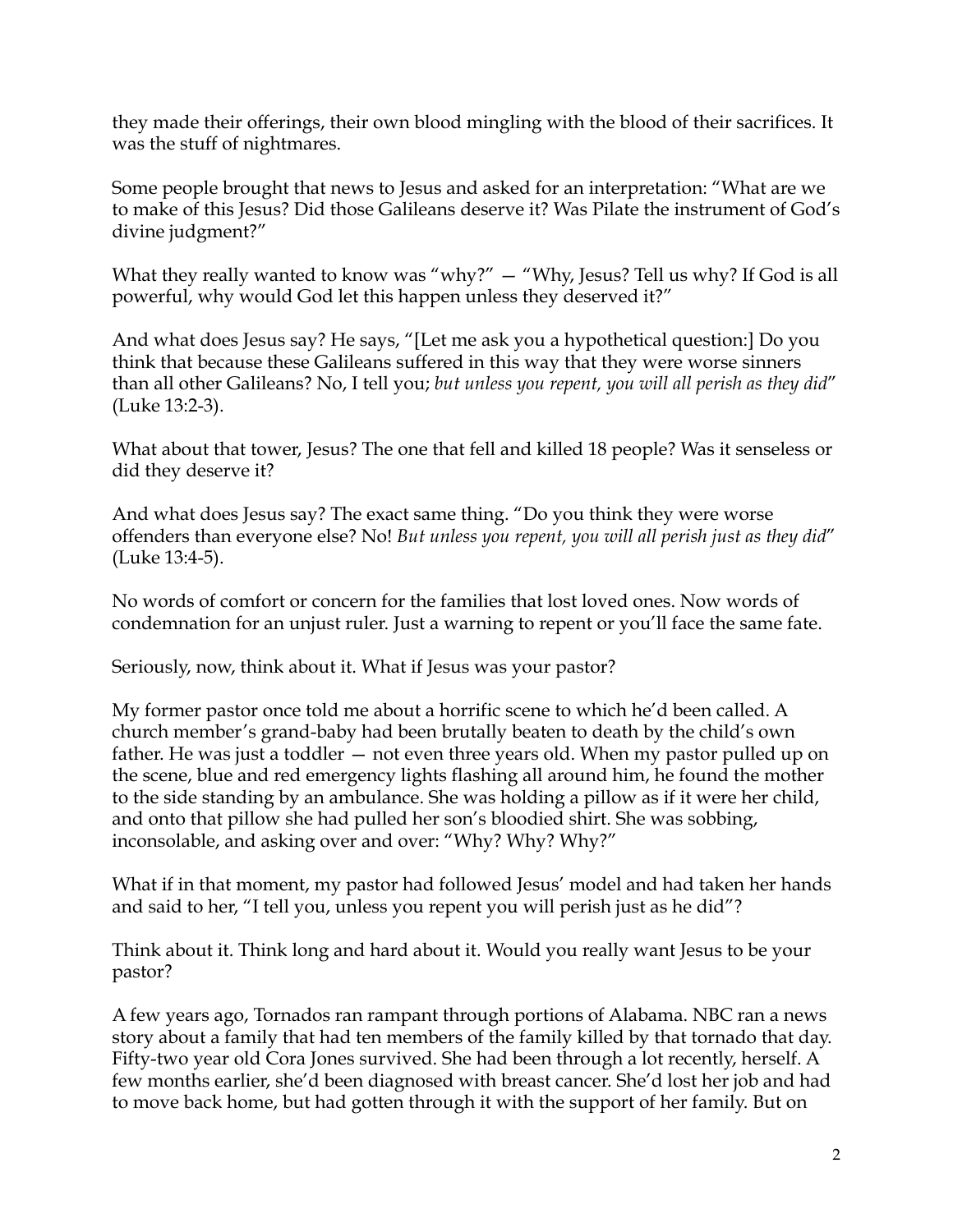that day, she lost ten of them including both of her parents, her brother, a cousin, and a young niece.

As NBC interviewed her, Cora's eyes swelled with tears and she spoke of the crushing grief:

"I just go so many questions, but you know, you don't question the Lord," Jones said, "Just why, why, you know, why? Why this had to happen like this? To everybody that you know and love? At one time? Why?" (Gabe Gutierrez and Elizabeth Chuck, "She lost 10 family members in Alabama tornadoes. 'Just why? Why?'" *NBC News*, March 6, 2019).

Thank God, Jesus wasn't her pastor, otherwise he might have stopped the interview and said, "Cora, I tell you, unless you repent you will perish just as they did."

I just don't think we'd want Jesus as our pastor — at least not the Jesus we encounter in this passage.

What these people were wrestling with is what we have come to call *theodicy* or the problem of evil or the question of why a good God lets bad things happen in the first place. They wanted to know *why* God would let those Galileans suffer that way and *why* God would let that tower kill those eighteen people.

Those who ask the question "Why?" can hardly be faulted. In our passage, they represent the familiar point of view that says: There is a reason for human suffering, and it usually has to do with something with their past, something evil, some hidden sin.

The assumption is that we live in a God-ordained universe of rewards and punishments. And that way of thinking is certainly reflected in our scriptures.

In Deuteronomy 28, we read: "But if you will not obey the Lord your God by diligently observing all his commandments and decrees, which I am commanding you today, then… The Lord will send upon you disaster, panic, and frustration in everything you attempt to do, until you are destroyed and perish quickly, on account of the evil of your deeds, because you have forsaken me."

In Job, his friend Elihu says to him, "Those who plow iniquity and sow trouble reap the same. By the breath of God they perish, and by the bias of his anger they are consumed" (Job 4:8-9).

In the gospel of John, Jesus' own disciples point to a blind man and say, "Who sinned, this man or his parents, that he was born blind?" (9:2).

But Jesus just won't entertain that theology. He won't entertain any such notion as the idea that we can tell how great a sinner someone is by how much they might suffer in this life: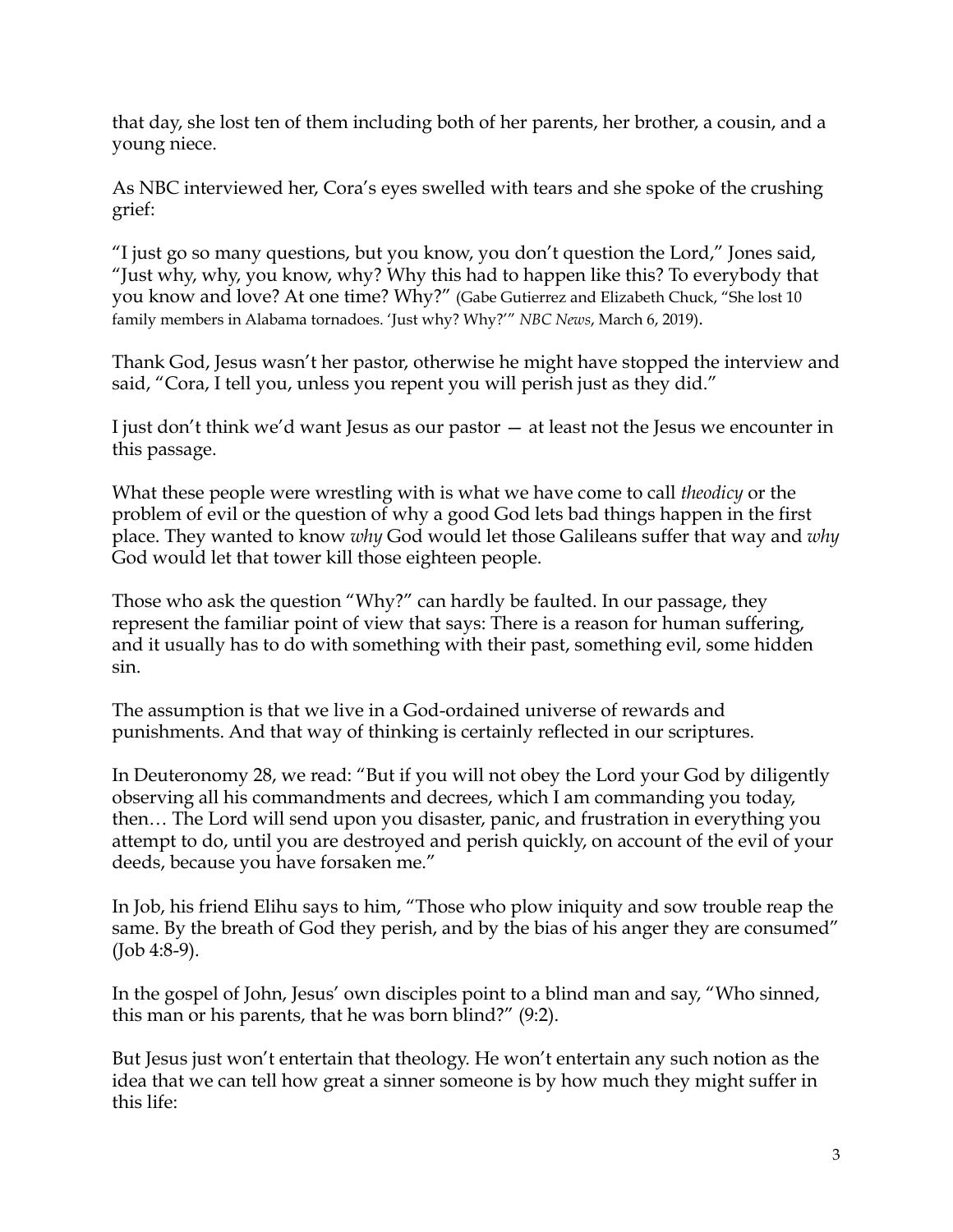"Do you think that because these Galileans suffered in this way they were worse sinners than all other Galileans? *No*, I tell you… Or those eighteen who were killed when the tower of Siloam fell on them — do you think that they were worse offenders than all the others living in Jerusalem? *No*, I tell you" (Luke 13:2-5).

No, tragedy is not a good measuring stick for sin. No, illness and accident and death and suffering are not good measuring sticks for sin. Sometimes bad things happen to good people for no sense at all.

Since it was first published over 40 years ago, Rabbi Harold Kushner's "When Bad Things Happen to Good People" has sold over 4 million copies. Thousands perish by famine in Africa, people are crushed in an earthquake in Haiti, a fire tears through Boulder and destroys homes, a Tsunami hits the coast of Japan and kills hundreds. Where is God? How can a good God still allow bad things to happen to good people like us?

Rabbi Kushner calls it luck. There is good luck or bad — neither of which is dependent upon a person's goodness or badness. There is simply a kind of randomness to life.

And the thing is, Jesus would agree with Rabbi Kushner — *but* Jesus also had a way of making things personal.

"So you want to know what *they* did to deserve such suffering, huh? Well, if *you* don't repent*, you* will perish, too."

Jesus does not buy the idea that there's a correlation between sin and suffering, but he doesn't let us off the hook either. He takes advantage of two opportunities that were *believed* to have indicated divine judgment in order to speak of *actual* judgment: "unless you repent, you will perish, too."

And then he tells them a parable that is clearly about *them*… but we'd be making a mistake if we don't pay attention, because my guess is that it's about *us* too.

There was a man who owned a vineyard, and in this vineyard he had planted a fig tree. Now it takes a few years for fig trees to get up to fruit-bearing size, but when this one had, he came looking for fruit on it  $-$  first one year, then the next, and then the next, and in none of those years did he find any fruit. So, he said to the gardener, "Cut it down! Why should it continue to use up the ground?"

But the gardener pleaded with him: "Leave it alone for one more year, until I dig around it and put manure on it, and if it bears fruit  $-$  great  $-$  but if it doesn't, well then, you can cut it down."

The thing is, fig trees, especially those in vineyards, have one purpose. Their sole purpose is to produce fruit.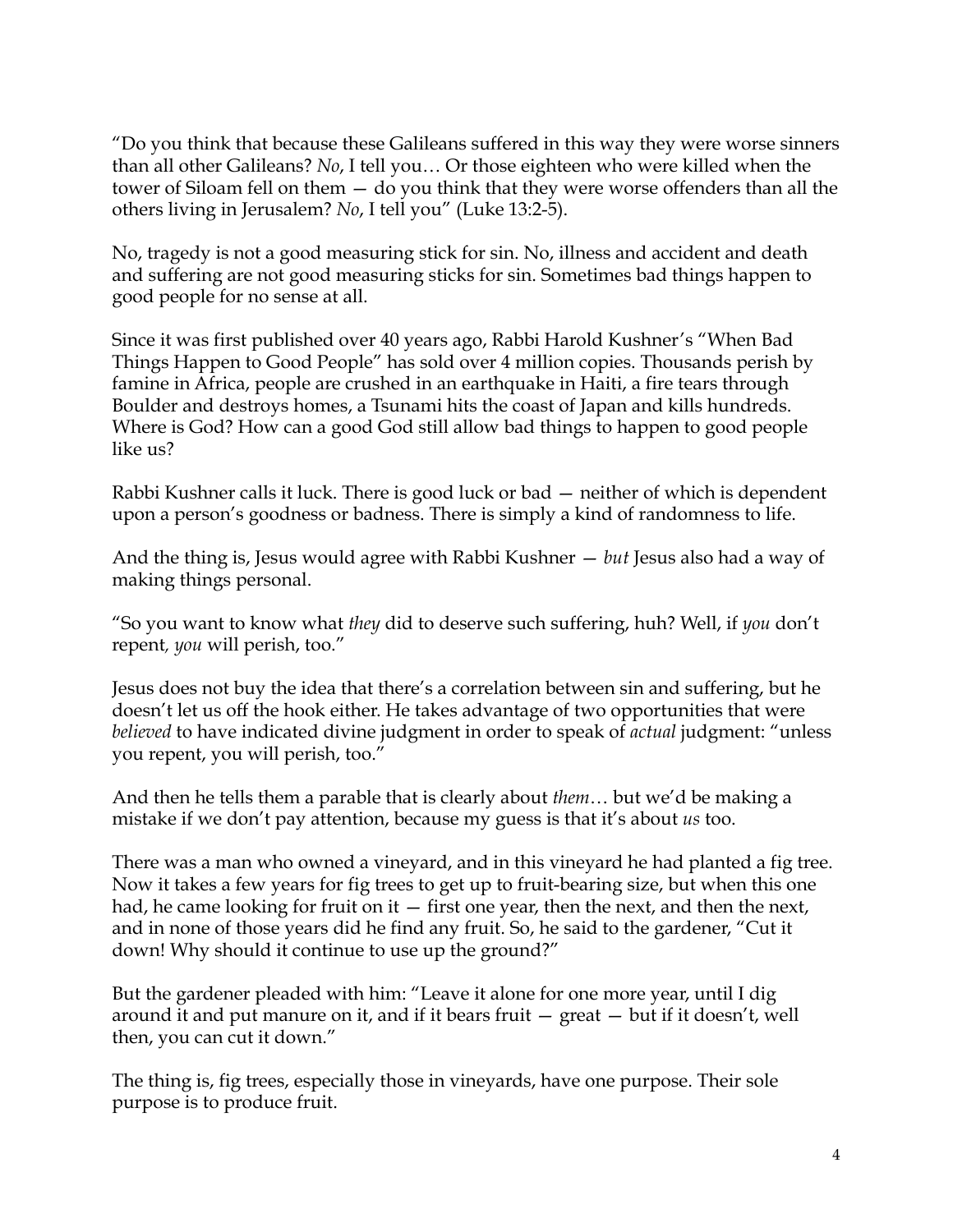Did you know that in the Middle East, where they get both late rains and early rains, a fig tree can produce as many as three crops a year. So when the owner of the vineyard says he has come looking for fruit for three years and hasn't found any he means that this little tree has missed nine opportunities to bear fruit.

And fig trees also thrive on neglect. For this gardener to talk about digging around the roots to stimulate productivity, and for him to talk about fertilizing it to encourage growth of fruit, would have been laughable. You didn't baby a fig tree! You just let it go, let it grow, and the fruit would soon bend down the branches (Dr. Jim Sommerville, "Woodman, Spare that Tree!" *A Sermon for Every Sunday*, March 24, 2019).

But not this tree. It has been given the same opportunities as every other fig tree, but has yielded no fruit.

Do you see what Jesus did? He told a story that makes us ask ourselves if we are that tree. He told that makes us look in the mirror and ask if we might just be a tree that's been given every opportunity, but that won't produce fruit.

We are always so quick to point out the sins of others, but Jesus won't let us. He turns our finger back on us and asks, "What about you, little fig tree? Where's your fruit? Unless you repent and change your ways, you will perish just as they did."

Fleming Rutledge was one of the first women ordained as a priest in the Episcopal Church. She tells a story of a woman she calls "Jane:"

"Jane is a woman whose husband and children I used to know pretty well. Although Jane appeared to be a very agreeable person to those who saw her socially at the club or the church, I knew it to be a fact that she made life difficult for her family. She was manipulative, domineering, willful, and unforgiving.

The fact that she had a pleasing personality on the surface just made it worse, because she was used to getting her own way with smooth talk. It was almost impossible to get hold of her to help her see what she was doing; she considered herself a person of superior virtue.

During Holy Week several years ago she said something that, from my point of view, was deeply revealing."

It turned out that it was their church's tradition on Palm Sunday to participate in dramatic readings of the Passion narrative. That year, Jane participated in such a dramatized reading for the first time. As a member of the congregation, representing the crowd, she was supposed to shout, "Let him be crucified!"

"This part of the reading is often a significant moment for those who take part… [and] after the service was over, several of us were standing around at the coffee hour talking